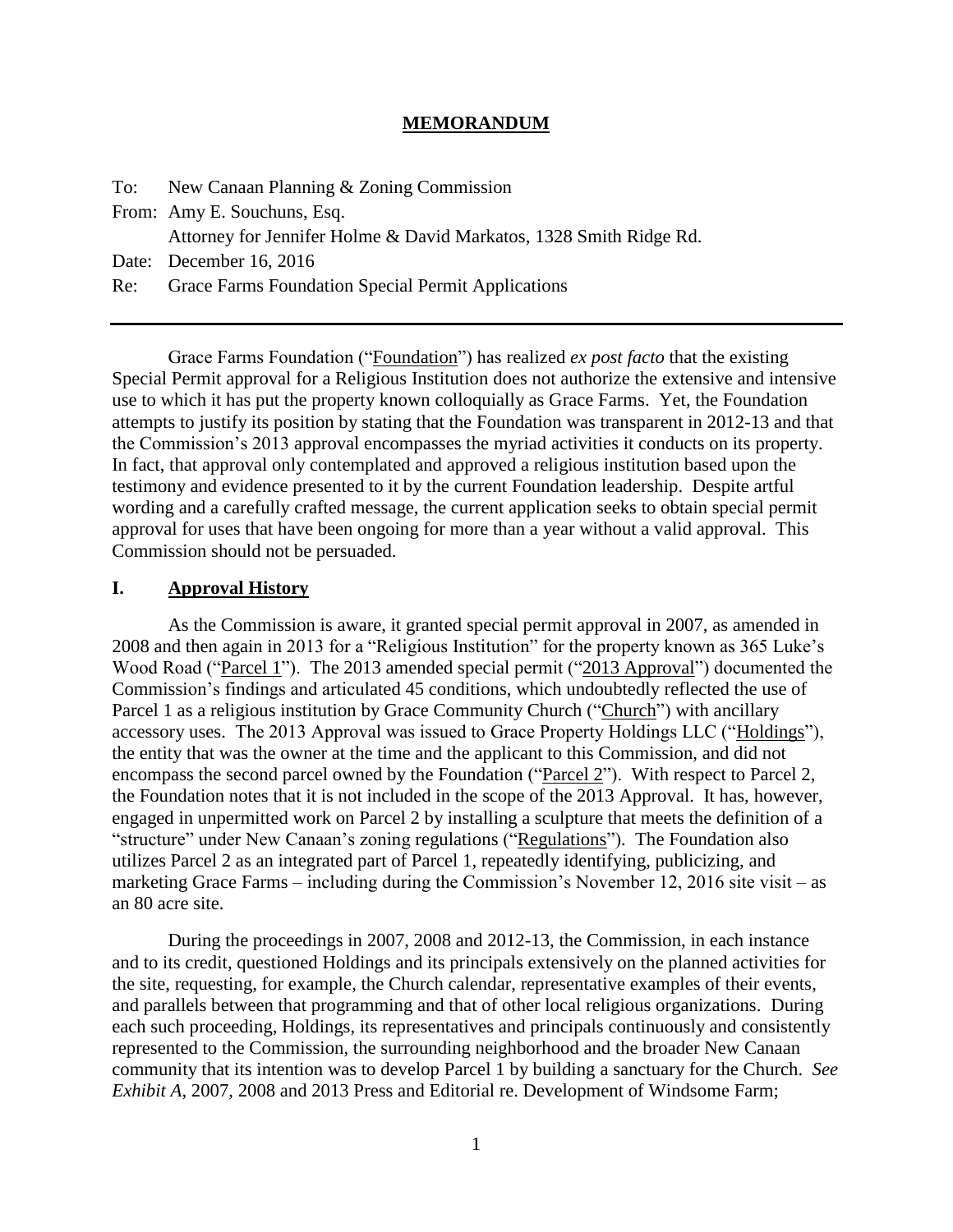*Exhibit B,* Excerpts from 2012 Special Permit Application Hearings (1/29/13 Statement of Sharon Prince that "the 48 acres is for Grace Community Church"). Notably, in 2012-13, the Chair and other members of the Commission directly asked representatives and principals of Holdings, who were also acting on behalf of the Foundation, whether it intended to conduct any activities at the property other than the ancillary activities generally consistent with other local religious organizations. Without qualification, Holdings and the Foundation, through both its attorney and its President, answered no. Yet three years later, the Foundation now asserts that the Commission is precluded from denying the Foundation use of the site because the Commission was aware of the Foundation's existence and activities from that hearing process. This position, tenuous at best, is undermined entirely by those proceedings as detailed below.

### **II. Operational Issues**

In issuing the 2013 Approval, the Commission imposed a set of operating conditions predicated on the continuing representation since the original 2007 application that the development was for the Church as a Religious Institution under the Regulations. Thus, the conditions of approval were tailored specifically to the operations of a local community church. The Commission never contemplated a scenario in which the entire 80 acre site would be transformed into a multi-purpose venue with retail space and frequent programming attractions that is open to the general public six days a week. Now, the Foundation's activities have become the principal uses on the property, with the Church holding only a revocable license, and those approval conditions have been disregarded with impunity by the Foundation since Grace Farms' opening. With the Foundation's repeated misrepresentations now exposed, the Foundation is not entitled to any benefit of the doubt by the Commission in the context of this new application. Put simply, the Foundation has intentionally abused the permissive "honor system" under which the Regulations are predicated and ignored this Commission's request not to schedule additional seminars or conferences during the pendency of this application. This Commission should demand that the Foundation come into compliance with the Regulations immediately.

Pursuant to Regulation § 8.2.B.6.b, a special permit only authorizes the particular use specified in the application. Condition 1 of the 2013 Approval states clearly and explicitly that the approved use is for a Religious Institution as defined in the Regulations*.* The Foundation has also gone to great lengths over the past year to distinguish itself from any identification as a Religious Institution in its own publicity materials and in the press. *See Exhibit C*, Samples of Grace Farms in the Press. Moreover, the Foundation cannot meet the definition of a Religious Institution in the Regulations: "a place where persons regularly assemble for religious worship, and which is maintained and controlled by a religious body which is organized to sustain public worship." Regulations § 2.2. The Foundation has been abundantly clear to the public, the press & this Commission that it owns and controls the property. Therefore, any assertion by the Foundation or its counsel that it can continue to operate under the Religious Institution approval is blatantly false and would maintain the existing zoning violation.

As the Foundation itself acknowledges, Holdings never obtained a club or philanthropic organization approval during the earlier applications despite such urging from the Commission. In fact, the Foundation disclaimed any such use of the property, instead relying on the apparent breadth a Religious Institution use might provide. *See Exhibit B* (testimony from Holdings' attorney on December 18, 2012, that "[w]e're not asking you for a philanthropic organization permit, or any other type of permit …." p. 57-58); *see also Exhibit D* Day Pitney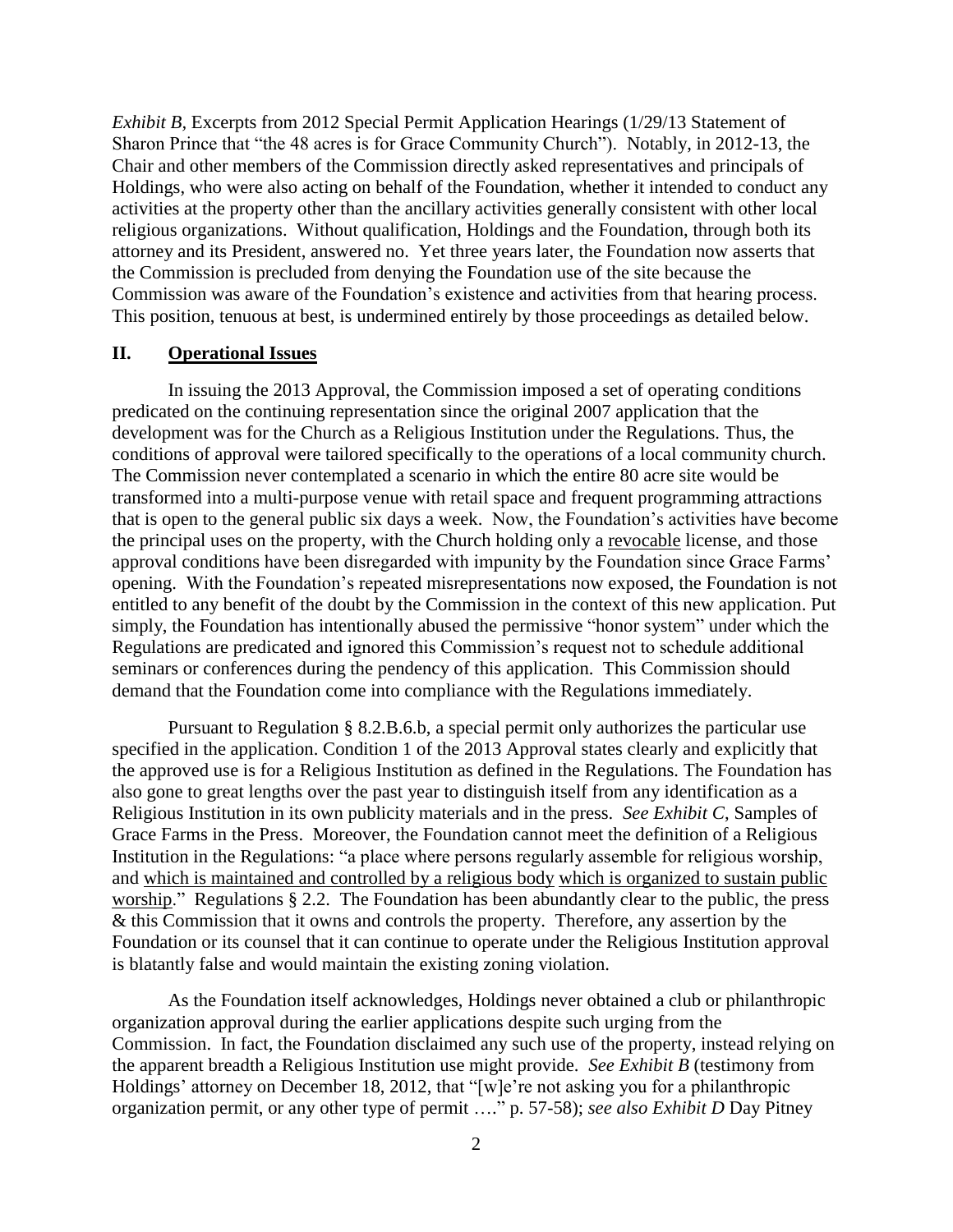LLP January 18, 2013 Memorandum to the Commission (declaring on page 3 that "Grace will not use the property in any manner different than contemplated and approved in 2007 and 2008. It does not seek a special permit for a park, a philanthropic organization or a club.") (emphasis added).

Despite the knowledge that the 2013 Approval was solely for a Religious Institution, the Foundation began its operations by instantly violating at least five conditions of that approval within the first 30 days of its operations. Per Regulation § 8.2.B.3.f, any conditions of approval remain in full force and effect for the duration of the approved use and regardless of any change in ownership.<sup>1</sup> These violations included Condition 12 (prohibition on "the use of the property for multi-organizational conferences and/or usage as a conference center"); Condition 23 (mandate to prevent erosion and sedimentation to protect the wetlands and watercourses); Condition 35 (requiring "motion sensors that shut off interior lighting due to inactivity"); Condition 36 (directing that all exterior lighting be turned off by 11pm); and Condition 39 (banning the "outdoor use of bullhorns, loudspeakers, or other noise amplifying devices"). Among the most visible and flagrant violations was a multi-day symposium in early November 2015 involving multiple outside organizations and over 800 attendees.

These violations, among others, have been well-documented by my clients and other adjacent neighbors, as demonstrated by the extensive correspondence submitted to the Town Planner, Town Attorney and this Commission over the course of the last year. *See Exhibit F*, Letters from D. Markatos et al to J. Goodwin, dated May 13, 2016, May 21, 2016, June 20, 2016, and July 5, 2016; *see also Exhibit G*, Letter from R. Lyman, Town Supervisor of the Town of Pound Ridge, to J. Goodwin, dated July 27, 2016; *see also Exhibit H*, enforcement timelines and e-mail correspondence with S. Kleppin and I. Bloom re. conferences and lighting. These issues were also raised with the Foundation leadership itself, who refused to acknowledge that they constituted violations of the 2013 Approval. *See Exhibit I*, enforcement timeline and e-mail correspondence with Roy Medile re. "sound sculpture." It was not until eight months later, when Mr. Kleppin issued his June 2016 letter, that the Foundation took even the smallest step toward addressing these violations or that my clients' repeated requests for enforcement were considered in a meaningful fashion. *See Exhibit J*, Letter from S. Kleppin to Foundation, dated June 24, 2016. Only then did the Foundation finally acknowledge that its current application is necessary.

Thus, the issue for this Commission on the pending application is not  $-$  as the Foundation suggests – "clarity of the Foundation's use" but rather the intensity and nature of the Foundation's use of Parcels 1 and 2. The Foundation's track record of flagrant and repeated disregard of the existing conditions, paired with overwhelmed town staff without sufficient time or resources to investigate and engage in proper enforcement actions, must be considered heavily by this Commission. With this new special permit use application, an entirely distinct special permit analysis to evaluate the club and philanthropic organization uses is required.

# **III. Scope of Special Permit Request**

 $\overline{a}$ 

This Commission may only issue a special permit subject to the standards set forth in the Regulations and "conditions necessary to protect the public health, safety, convenience and property values." Conn. Gen. Stat. § 8-2(a). "The conditions specified in the zoning ordinance

<sup>&</sup>lt;sup>1</sup> See Exhibit E, Organizational Chart of the Foundation and affiliates.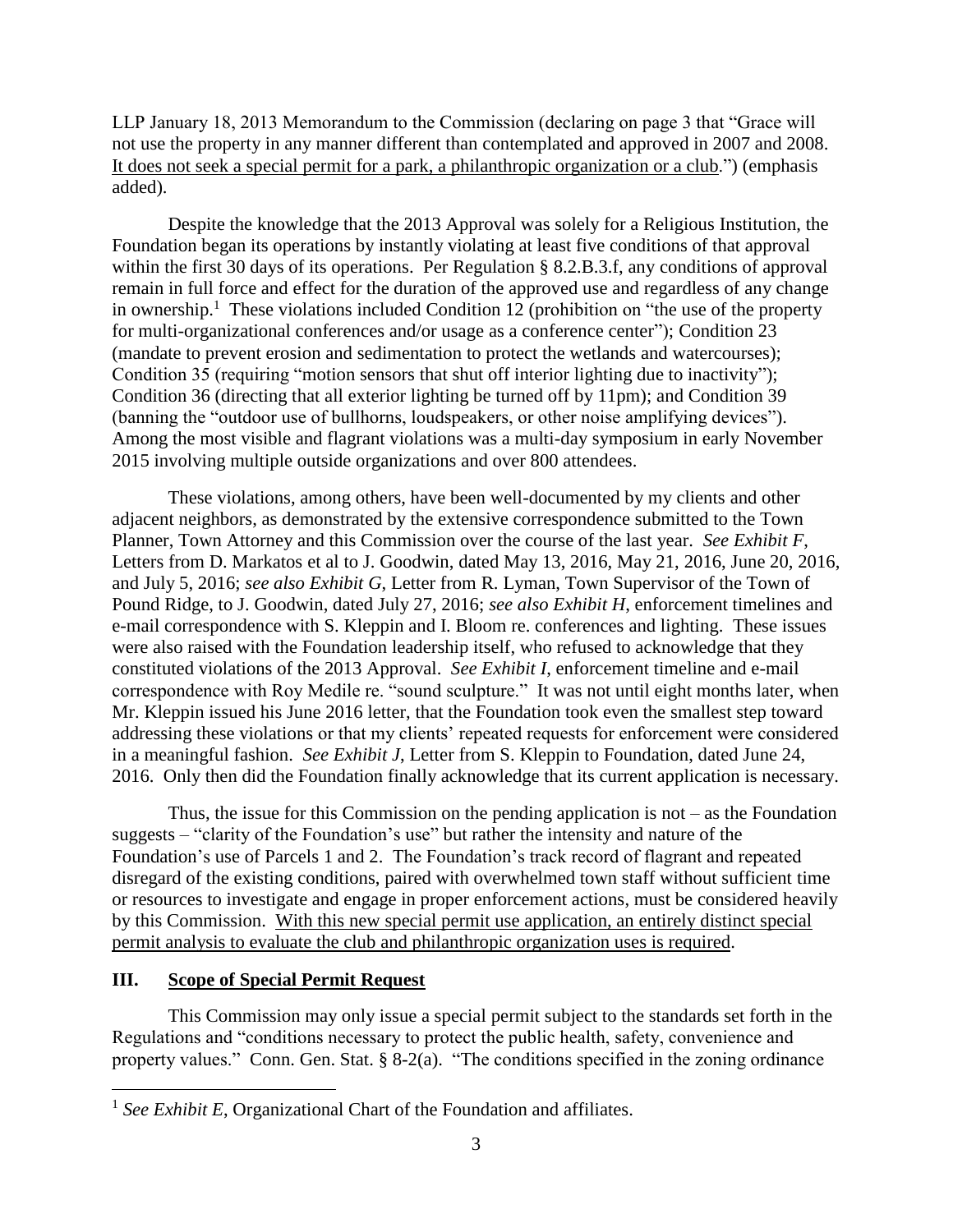for granting a special permit … may not be altered by the [Commission]." 9 R. Fuller, *Land Use Law & Practice* § 5:2 (4th ed.). The Commission "cannot deny a special permit which meets the standards in the zoning regulations, but it has discretion to determine whether the proposal meets the standards contained in the regulations." *Id*., § 5:4. In other words, "[i]t has reasonable discretion to decide whether a particular section of the zoning regulations applies in a given situation and how it applies, but it cannot construe the special permit regulations beyond the fair meaning of their language." *Id.* Moreover, "because zoning regulations are in derogation of common-law property rights, they must be strictly construed and not extended by implication." *Graff v. Zoning Board of Appeals*, 277 Conn. 645, 652 (2006).

In reviewing issues related to the interpretation of the Regulations, the Connecticut Supreme Court has held that any use not expressly permitted by the Regulations is prohibited. In *Heim* v. *Zoning Board of Appeals of Town of New Canaan*, 289 Conn. 709, 717 n.8 (2008), the Court held:

"The New Canaan zoning regulations are permissive, rather than prohibitive, in nature. Specifically, the regulations provide: 'No building or structure shall be erected, altered or used nor any land used for any other than a purpose or use permitted by these regulations in the zone in which such building or land is located.' New Canaan Zoning Regs., c. 60, art. I,  $\frac{60}{-1.4}$ . Permissive zoning regulations require that '[t]he uses which are permitted in each type of zone are spelled out. Any use that is not permitted is automatically excluded." Gordon v. Zoning Board, 145 Conn. 597, 604, 145 A.2d 746 (1958); see also R. Fuller, 9 Connecticut Practice Series: Land Use Law and Practice (2d Ed. 1999) § 4.10, p. 64 ("a use is automatically excluded unless it is expressly permitted in the zoning regulations")."

*See also City of Stamford v. Ten Rugby St., LLC*, 164 Conn. App. 49, 56 (2016) ("Where [t]he regulations are permissive in character ... [t]he uses which are permitted in each type of zone are spelled out. Any use that is not permitted is automatically excluded.").

The Foundation can only maintain one principal use on the property pursuant to the Regulations. As detailed above, if the Regulations do not expressly allow a use, that use is prohibited. *See Heim*, 289 Conn. at 717.Section 2.2 of the Regulations defines principal use as "the primary or predominant use of any lot or building." (emphasis added). The phrase "the primary or predominant" signifies that only one use can be primary and, most notably, it does not expressly allow for multiple primary uses on one property. This approach comports with wellestablished principles of statutory and regulatory construction that "words and phrases shall be construed according to the commonly approved usage of the language." Conn. Gen. Stat. § 1-1; *see also Heim,* 289 Conn. at 718 ("zoning regulations are local legislative enactments and, therefore, their interpretation is governed by the same principles that apply to the construction of statutes.")<sup>2</sup> In seeking more than one primary use on the property, the Foundation's application clearly runs afoul of this regulatory requirement. *See, e.g., Sun Co., Inc.* v. *Zoning Board of Adjustment of the Borough of Avalon*, 286 N.J. Super. 440, 444–448, 669 A.2d 833 (1996)

 $\overline{a}$ 

<sup>&</sup>lt;sup>2</sup> The Merriam-Webster Dictionary defines "primary" as "of first rank, importance, or value" and defines "predominant" as "having superior strength, influence, or authority."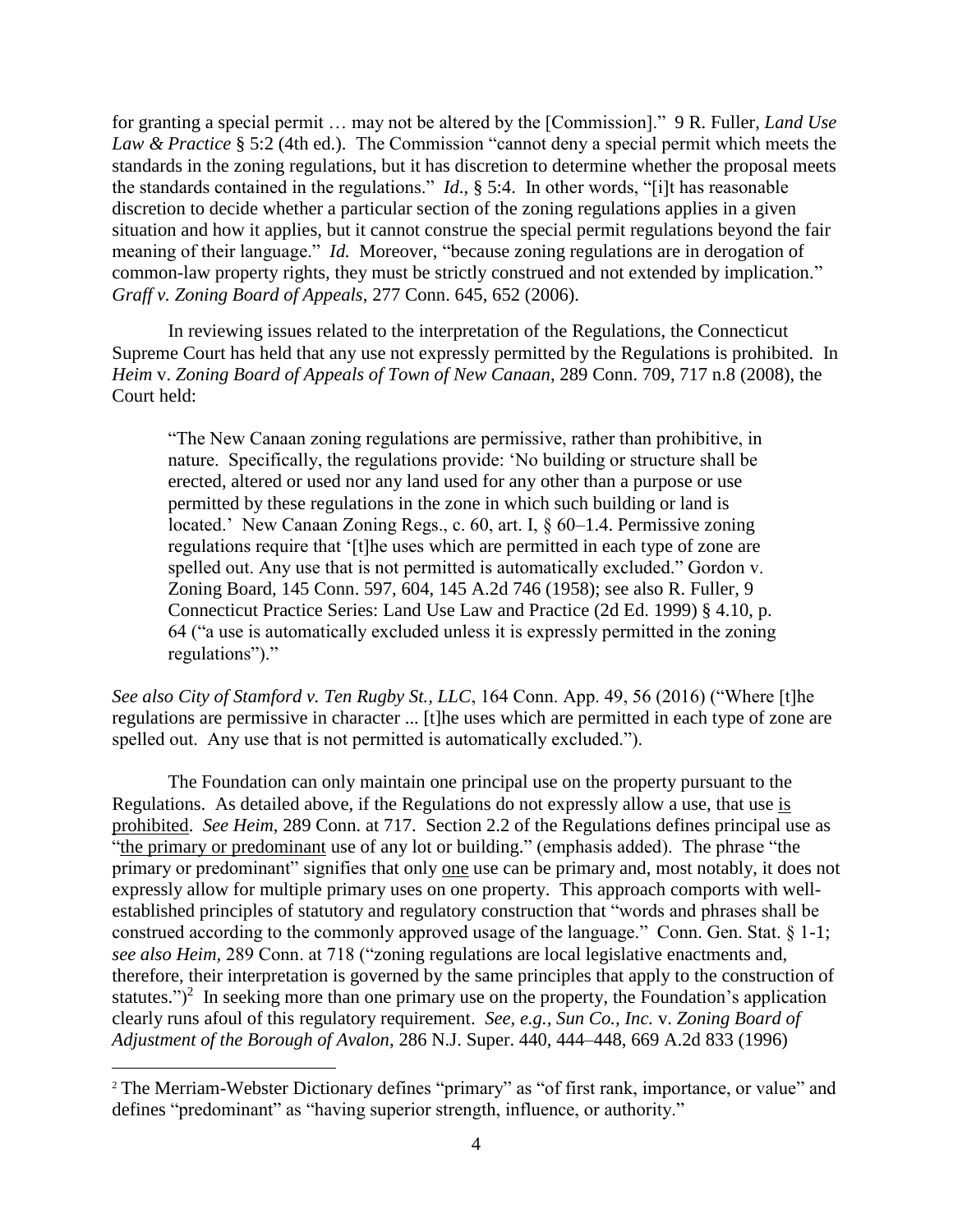(holding that the zoning regulations did not permit two principal uses on the same property because use of the word "principal" throughout the regulations implied only one main use); *see also* 9 R. Fuller, supra, § 4:10 (citing *Sun Co., Inc.*, supra, for the tenet of zoning law that "the phrasing of the zoning regulations controls whether or not two permitted uses can be maintained on the property at the same time, and it may provide expressly or by implication that only one of the uses may be allowed as a principal use."). The Commission, therefore, cannot legally sanction the Foundation's request to operate three principal uses on its property.

As detailed extensively in the Planning, Land Use and Zoning Analysis of the Grace Farms Foundation Special Permit Application prepared by Donald Poland ("Poland Report"), attached as *Exhibit L*, this interpretation of a principal use limitation is not only consistent with general planning principles, but also consistent with New Canaan's comprehensive plan<sup>3</sup> and Plan of Conservation and Development. As the Poland Report documents, the intensity of the use proposed by the Foundation is entirely inconsistent with this area of New Canaan. While the individual uses of Religious Institution, Club, and Philanthropic Organization are each individually allowed by special permit, the combination of these uses creates a heavily used site incompatible with the intent of the Four Acre Residence Zone. This dichotomy between the surrounding residential homes and Grace Farms simply does not promote the best interest of New Canaan. To be clear, the Foundation's application is not, and cannot be, for a mixed-use development under the Regulations. Permitting expanded uses at Grace Farms creates an inharmonious neighborhood and fails to manage the encroachment of institutional uses within the Town's residential zones.

## **IV. 2016 Annual Traffic and On-Site Parking Study**

 $\overline{a}$ 

Frederick P. Clark Associates, Inc.'s September 2016 Study ("Clark Study") is deficient in a number of material respects, and we hereby request that the Commission affect an independent peer review of the Clark Study per existing Condition 33.<sup>4</sup> Of particular concern are the following deficiencies:

> 1. Grace Farms was open as of 9am for substantially all of their first year of operations, yet the Clark Study's weekday morning measurement period is shifted to 10am to 2pm (as opposed to a weekday morning measurement period of 8am to

 $3$  "The concept of a comprehensive plan has been described broadly by the courts. A comprehensive plan has been defined as a general plan to control and direct the use and development of property in a municipality or a large part thereof by dividing it into districts according to the present and potential use of the properties. . . .The requirement of a comprehensive plan is generally satisfied when the zoning authority acts with the intention of promoting the best interests of the entire community. . . .It is established that the comprehensive plan is to be found in the zoning regulations themselves and the zoning map, which are primarily concerned with the use of property. . . ." *Konigsberg v. Board of Aldermen of City of New Haven*, 283 Conn. 553, 584-85 (2007).

<sup>&</sup>lt;sup>4</sup> Condition 33 provides that "[t]he Commission reserves the right to retain the assistance of its own traffic consultant to conduct an independent peer review of the traffic report, at the Applicant's expense, in accordance with section 8.1.E.2 of the Regulations…."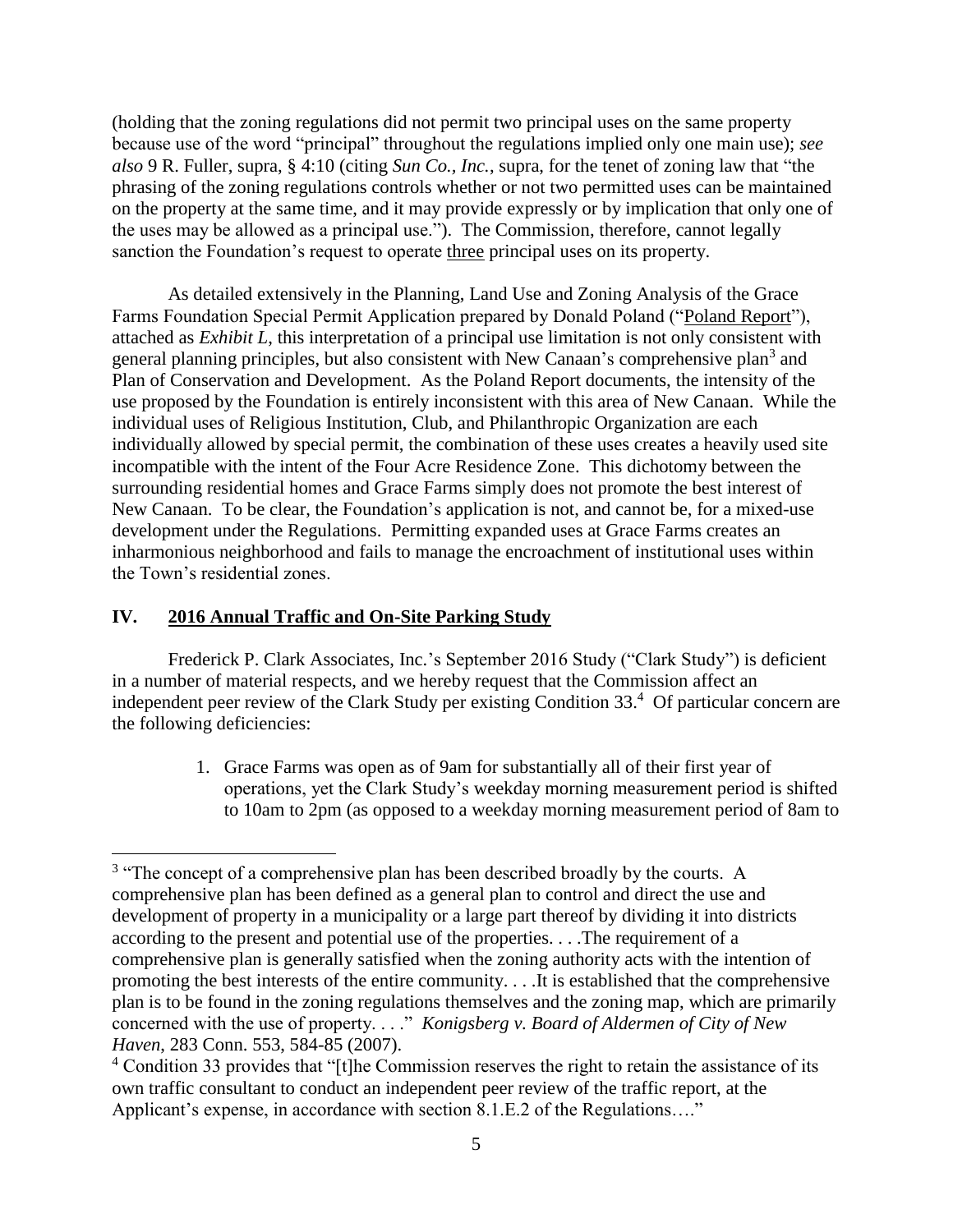11am in 2015). To be meaningful and relevant, any comparison study must be on a like-for-like basis or data must be submitted to support the conclusion that the peak hour has shifted.

- 2. Related to the peak hour shift, the Clark Study lacks any discussion of the traffic impact of the Foundation's and Church's staff (collectively, 68 employees) and various service providers. Table 4 to the Clark Study documents 69 persons on site at Grace Farms as of 10am on Wednesday, September 14, 2016 – the equivalent to 39 vehicles<sup>5</sup> – but does not document when those vehicles arrived at the site.
- 3. The Clark Study should be amended to address the traffic impact of the Church's Sunday afternoon "ModernLife" religious service.<sup>6</sup> No measurement is taken of traffic flows to and from Grace Farms between 4pm and 6pm on Sundays, a time at which members of the general public might also be visiting the property.

## **V. Comments on Requested Amendments**

In connection with the Foundation's request for Club and Philanthropic Organization approvals, it has also sought this Commission's approval to amend certain existing conditions. These proposed amendments, however, radically alter the intensity of the site's usage and should not be approved. Each of these requests is discussed in turn below.

## *A. Space Grants*

 $\overline{a}$ 

Recent press materials posted to the Foundation's Grace Farms website reveal that the Foundation has awarded at least 58 space grants through November 2016 and is actively seeking additional grantees. The Foundation's description of its facilities usage implies that there is no violation of Condition  $12<sup>7</sup>$  because the Foundation itself is involved in the activities being hosted. Notwithstanding the Foundation's attempt to artfully describe its activities as not violative of Condition 12, its award of "space grants" – where global, national, and local not-forprofit organizations can hold events and programs at or utilize the resources of Grace Farms – is in direct contravention to the limitation in Condition 12. Condition 12 expressly prohibits any conference center type use, such as the two day United Nations University workshop held at Grace Farms this past July. Allowing these types of "space grants" undoubtedly transform a facility approved as a Religious Institution into a conference center or other office/event space – entirely inconsistent with the underlying residential zone and surrounding uses.

 $<sup>5</sup>$  The number of vehicles is based on the Clark Study's established metric of 1.77 persons per</sup> vehicle.

<sup>6</sup> *See Exhibit L*, September 2016 Grace Community Church calendar

 $\frac{7}{1}$  Condition 12 provides that "While the Commission acknowledges that as part of its religious mission, the Applicant, among other activities, pursues interfaith meetings and charitable initiatives, the use of the property for multi-organizational conferences and/or usage as a conference center is not part of this approval." (emphasis added).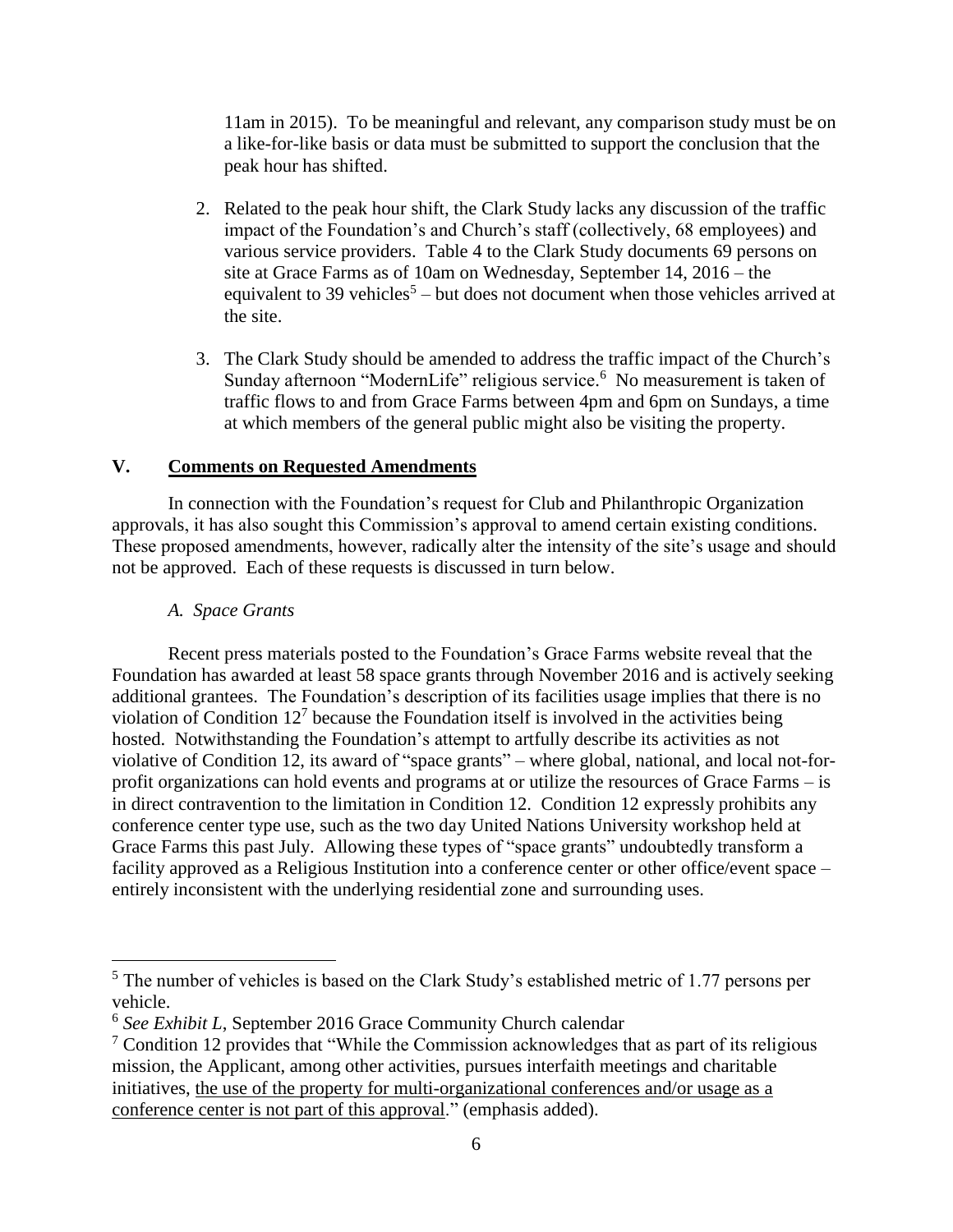#### *B. Commons Restaurant*

With respect to the use of the Commons Restaurant for meal service, the Foundation suggests it is an "ancillary use many cultural institutions provide." This characterization flies in the face of the Class 4 Food Service License that Grace Farms holds with the New Canaan Department of Environmental Health – the same license level that notable town restaurants, such as Elm, Sole, Gates and Chings Table, hold. *See Exhibit M*. Interestingly, no church or other religious institution in New Canaan holds a food service level at any classification level. Moreover, this Commission has never approved a "cultural institution" or "retail business" on this property, demonstrating yet again that the Foundation has conducted its operations as it sees fit, rather than within the parameters established by the Regulations and this Commission's 2013 Approval.

The Foundation's suggestion that the food service use can be controlled by the prohibition of any profit is simply preposterous. Whether or not the Foundation derives a dime from its commercial kitchen bears no rational relationship to the zoning issues a restaurant use presents. As Pound Ridge Town Supervisor Richard Lyman makes clear in his August 1, 2016 letter to the Commission (*see Exhibit H*), the reality is that the Foundation's active marketing and promotion of the Commons Restaurant as an amenity at Grace Farms has served only to attract more members of the general public to the property.

#### *C. Foundation Events*

The Foundation also seeks to host numerous large events well beyond those ever anticipated by the original approvals. Its proposed condition only requires review and approval for events over 700 people. Advance notice for events of 400-700 attendees fails to recognize the impact such usage of the property would have on surrounding neighbors. My clients' activities log documents more than 85 unpermitted events of varying scale and intensity occurring at Grace Farms over the Foundation's first 10 months of operations. *See Exhibit N.* Moreover, the result of these "limitations" would allow the Foundation to host unlimited events throughout the year with up to 399 people, again well beyond the type of facility use anticipated in the earlier approval discussions and a drastic contrast to, and significant adverse impact upon, the surrounding residential uses. As the Commission may recall, the minutes from the previous zoning proceedings speak repeatedly to "900 people on a Sunday" as the most significant usage impact to the surrounding neighbors, and it was largely on the basis of this representation that the Commission became comfortable with issuing the 2013 Approval. *See Exhibit O* Commission Minutes, dated October 23, 2012 and November 27, 2012*.*

The Foundation's own representations about visitors to the site demonstrate the sheer impact additional event uses would create. Based upon the current usage of Grace Farms (as documented by the Foundation's own traffic report and my clients' visitation spreadsheet below), more than 166,000 visitors are already using the site annually. With moderate assumptions for the users associated with the Foundation's pending request, this volume skyrockets to more than 294,000 annual visitors to Grace Farms in year one and more than 429,000 annual visitors by year five. *See Exhibit P.* These staggering figures demonstrate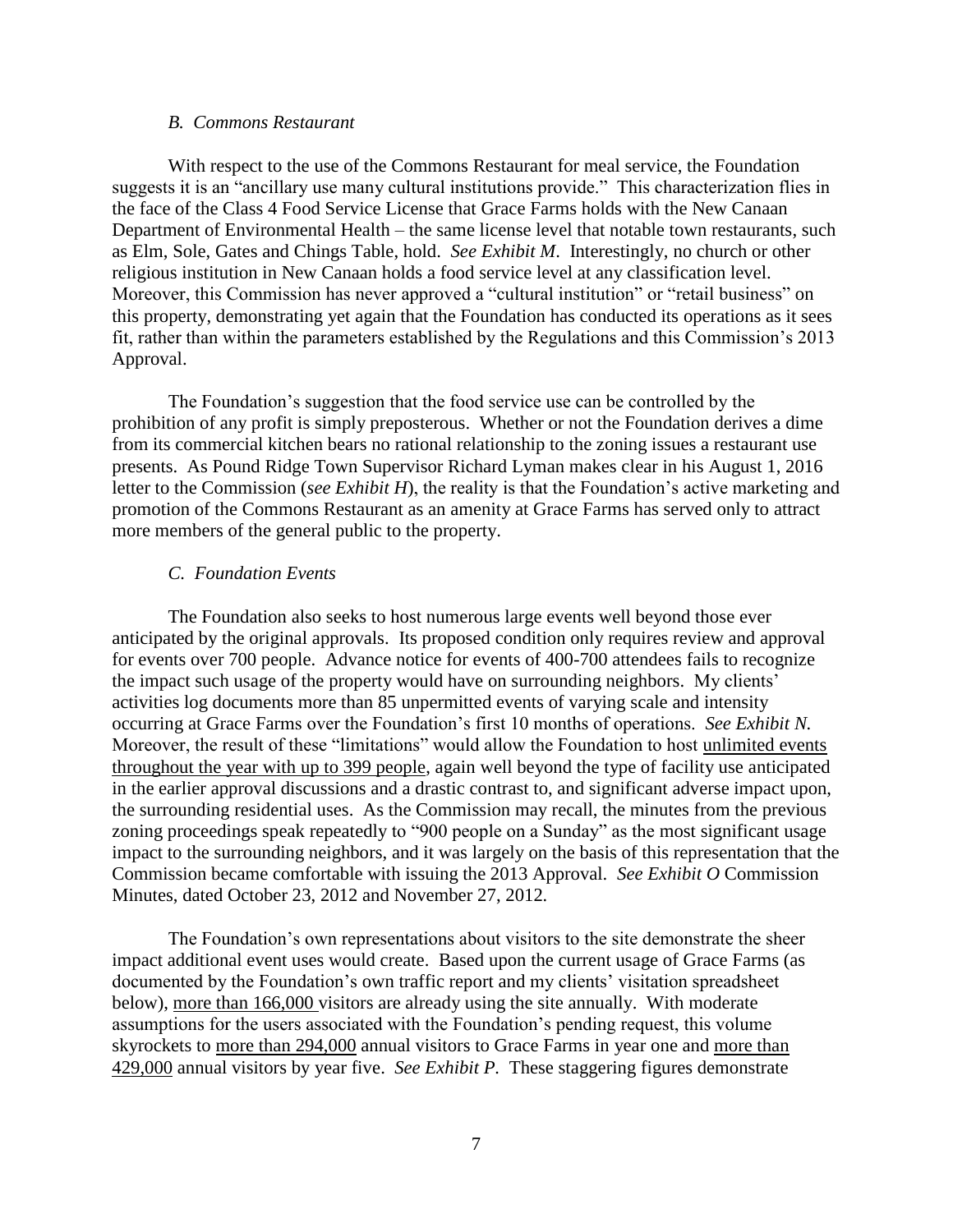exactly how inappropriate the scope of the Foundation's request is and the dramatic impact this would have on my clients' quiet enjoyment of their home.

|                                                                                                                                                                                                              | <b>Approved 2013</b><br><b>Permit</b>                                                    | <b>Grace Farms Reported</b><br><b>Figures</b>                                                                                                 |                                                          | <b>First Year Usage</b>                                                                                                 | <b>GFF Proposed</b><br><b>Usage</b>                                                                                                                  | <b>GFF Proposed</b><br><b>Usage</b>                                                                                                                       | <b>GFF Proposed</b><br><b>Usage Year 5</b>                                                    |
|--------------------------------------------------------------------------------------------------------------------------------------------------------------------------------------------------------------|------------------------------------------------------------------------------------------|-----------------------------------------------------------------------------------------------------------------------------------------------|----------------------------------------------------------|-------------------------------------------------------------------------------------------------------------------------|------------------------------------------------------------------------------------------------------------------------------------------------------|-----------------------------------------------------------------------------------------------------------------------------------------------------------|-----------------------------------------------------------------------------------------------|
| <b>Volume of Activity</b>                                                                                                                                                                                    | <b>Approved</b><br>attendance based<br>upon March 2013<br>special permit<br>(annualized) | Reported<br><b>Attendance</b><br><b>Figures (October</b><br>15, 2015 thru<br>August 31, 2016) -<br><b>Appendix C, Chart</b><br>$\overline{2}$ | <b>Annualized</b><br><b>Attendance</b><br><b>Figures</b> | <b>Annualized</b><br><b>Attendance Figures</b><br>(current) + additional<br>unreported visitors<br>due to actual usage. | <b>Annualized Attendance</b><br>based upon proposed<br>application - LOW<br><b>ESTIMATE</b><br>(Year One with new<br>permits) 10%<br><b>Increase</b> | <b>Annualized Attendance</b><br>based upon proposed<br>application - MODEST<br><b>ESTIMATE -</b><br>(Year One with new<br>permits) 20%<br><b>Increase</b> | Year 5 with a 10%<br>year over year<br>increase (Modest<br><b>Estimate used as</b><br>source) |
| Church Related Uses - Sunday Services, Ancillary Use<br>(church Sponsored Events (AA Meetings, Pickup<br>basketball, Bible Study), Church Staff (8FTE)                                                       | 73,625                                                                                   | 42,820                                                                                                                                        | 48,405                                                   | 73,625                                                                                                                  | 80.806                                                                                                                                               | 90,326                                                                                                                                                    | 132,247                                                                                       |
| Ancillary Uses - Non Church Related (Arts for<br>Healing, Architecture Tours, Non Profit Board Meetings,<br>Foundation Use (Concerts, Earth day, Wildlife Series etc.).<br>Figure also includes conferences. | $\Omega$                                                                                 | 16,678                                                                                                                                        | 19,023                                                   | 19,023                                                                                                                  | 27.121                                                                                                                                               | 35,750                                                                                                                                                    | 52,341                                                                                        |
| General Public Grace Farm Usage - Examples:<br>Restaurant Use, Park Use etc., includes GFF Staff FTE (60)<br>(Avg.178 visitors 6 days a week and 60 FTE)                                                     | 936                                                                                      | $\Omega$                                                                                                                                      | $\Omega$                                                 | 74,256                                                                                                                  | 81,058                                                                                                                                               | 86,923                                                                                                                                                    | 127,264                                                                                       |
| Total                                                                                                                                                                                                        | 74,561                                                                                   | 59,498                                                                                                                                        | 67,428                                                   | 166,904                                                                                                                 | 188,984                                                                                                                                              | 212,999                                                                                                                                                   | 311,852                                                                                       |
| <b>Additional Stated Uses Sought:</b>                                                                                                                                                                        |                                                                                          |                                                                                                                                               |                                                          |                                                                                                                         |                                                                                                                                                      |                                                                                                                                                           |                                                                                               |
| Non Profit Usage - Lectures, General Meetings, Usage<br>for programming and additional space grants, additional<br>requests for use of space such as gymnasium                                               | $\Omega$                                                                                 | $\Omega$                                                                                                                                      | $\mathbf 0$                                              | 0                                                                                                                       | 30,900                                                                                                                                               | 54,200                                                                                                                                                    | 79,354                                                                                        |
| Foundation Programming - Includes large Events<br>(700+), Events (400 to 700), Incremental Events (>400<br>people)                                                                                           | $\Omega$                                                                                 | $\Omega$                                                                                                                                      | $\Omega$                                                 | 0                                                                                                                       | 15,400                                                                                                                                               | 19,900                                                                                                                                                    | 27,836                                                                                        |
| Commercial for profit rentals - (Weddings, Corporate<br>offsites, photo shoots, movie filming, Training)                                                                                                     | $\Omega$                                                                                 | $\Omega$                                                                                                                                      | $\Omega$                                                 | 0                                                                                                                       | 4,800                                                                                                                                                | 7,200                                                                                                                                                     | 10,542                                                                                        |
| <b>Grand Total</b>                                                                                                                                                                                           | 74,561                                                                                   | 59,498                                                                                                                                        | 67,428                                                   | 166,904                                                                                                                 | 240,084                                                                                                                                              | 294,299                                                                                                                                                   | 429,584                                                                                       |

*Note: The figures above as based on estimates. See Exhibit P for greater detail. The Foundation has no constraints placed on it currently and as per its Application, except for the large foundation events (2,800 people), all other usage can be for an unlimited number of events and attendees.*

It is clear that unlike traditional New Canaan foundations, such as the Tow Foundation, the Louis Calder Foundation or the New Canaan Community Foundation, all of which (including associated staff) are located in downtown New Canaan and operate by means of monetary grants to fund their missions/initiatives, the Foundation is modeling itself after non-traditional foundations such as The Getty Foundation in Los Angeles. Similar to the Foundation, the Getty has a 110 acre campus with three restaurants, an auditorium, an art gallery, a research facility, gardens and walking trails, robust educational programing and a commercial store. Just like the Getty, the Foundation's master plan for Grace Farms is for the property to become a year round event destination in itself – essentially privately owned public space with various temporary/seasonal and permanent programming attractions designed to bring repeat visitors back on numerous occasions. While appropriate in the context of a city of the size and scale of Los Angeles, such an intensity of use is incompatible with the intent of New Canaan's Four Acre Residence Zone and does not promote the best interests of New Canaan. Grace Community Church, with its revocable license, has served as an effective Trojan horse for the Foundation in executing its master plan.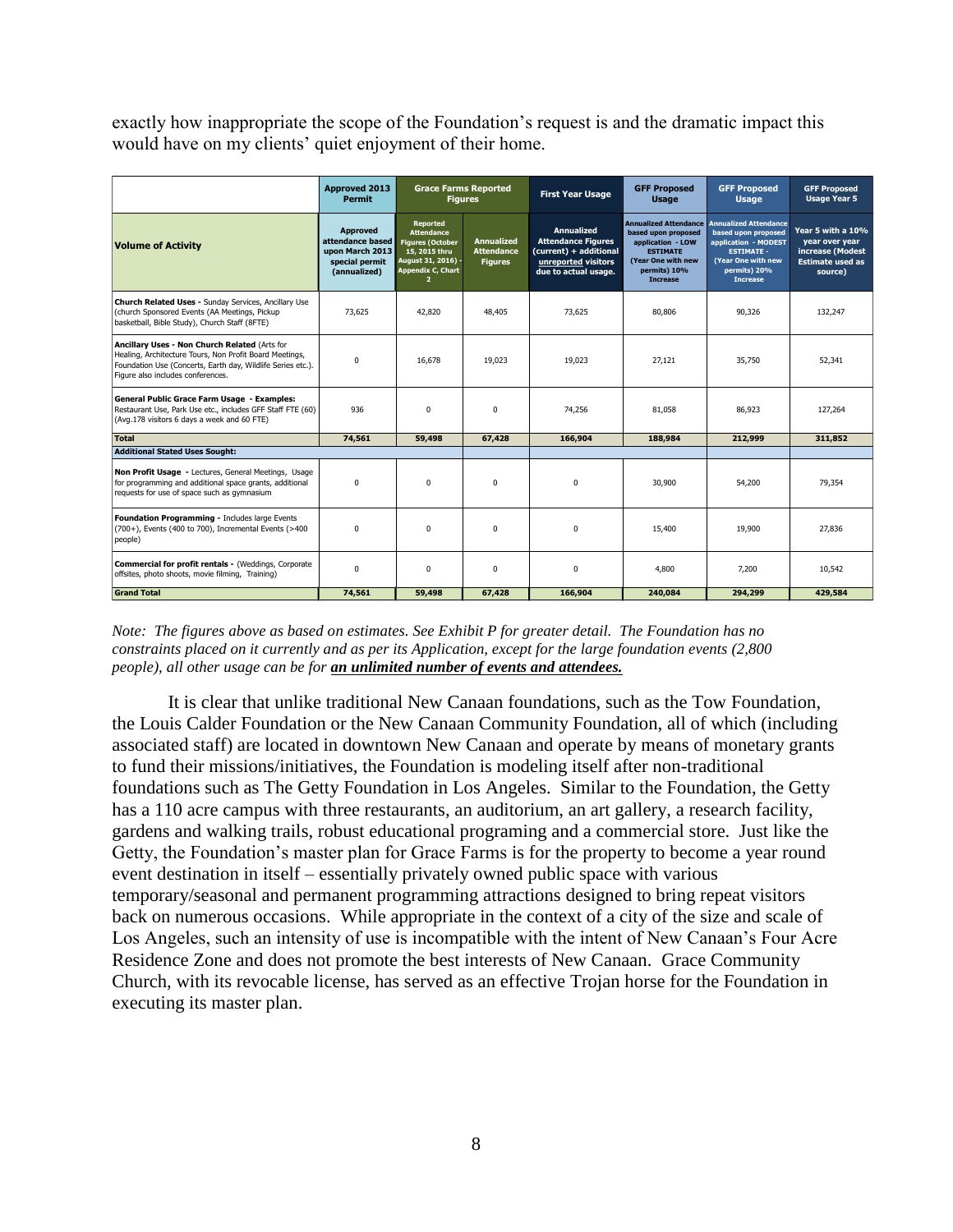#### *D. Foundation Fundraising*

With the catchphrase "sustainability planning," one would believe the Foundation is seeking to ensure the long-term environmental benefits of its vast facility. Instead, the Foundation seeks to sustain itself by hosting third-party events with no limitation on their number or frequency. Closely tied to the event limitation discussed above, the Foundation radically expands the use of the property from just a Religious Institution to a facility designed to be open to the public and utilized intensely throughout the year. Since the original 2007 approval, the Commission has been consistent in mandating that the facilities at Grace Farms not be rented or used by outside commercial or for-profit organizations. While it has become clear that Mr. Kleppin improperly authorized the use of the basketball court by other non-profit organizations on various occasions since October 2015, even this use pales in comparison to the Foundation's current request.

The proposed condition is vague and overbroad. Its suggestion that the commerciality purpose will act as an operative limitation is a blatant red herring. Given the Foundation's broad missions of nature, arts, justice, community and faith, virtually every third party use – photography of the meadow, a couture fashion shoot, an international event focused on environmental justice in developing nations, an interfaith wedding, or hundreds of others – could be appropriately categorized to meet one of those purposes. The Foundation's application reveals a self-serving business plan by which, contrary to the representations made in the 2012/2013 hearings, the Foundation sustains itself financially through the visiting public and requires an ever-growing number of programming attractions to meet even its most basic operational costs. Staff alone has more than doubled since Grace Farms opened, with an initial Foundation staff of 25 to now 60 employees reflected in the application materials.

#### *E. Use of Parcel 2*

The Foundation states that Parcel 2 will remain as open space, a use allowed in the zone without any type of approval. However, open space, as permitted without a permit by Regulations § 3.2.A, states that it is allowed "without structures of any kind." The Foundation asserts that the "art installation" is not a structure under the Regulations, but this position is incongruous with the definition of structure under the Regulations:

Anything constructed or erected, the use of which requires location on, in or under the ground or attachment to something having location on, in or under the ground including, but not limited to, buildings, swimming pools, tennis and other game courts, towers, paddle or platform tennis courts, docks, balconies, open entries, porches, decks, handicap ramps, signs, a gas or liquid storage tank that is principally above ground, transformer or signal box that is above ground, groundmounted antennas, ground-mounted solar panels and satellite dishes and fences or walls more than six (6) feet in height, including retaining walls and deer fences.

See Regulations § 2.2. It is our understanding that the "art installation" includes at least 3 treemounted speakers that triangulate one-another and project the "sound sculpture" across and around the large pond on Parcel 2. *See Exhibit Q*. Even if this installation was found not to be a structure, the Foundation's position also ignores the fundamental principle of zoning detailed